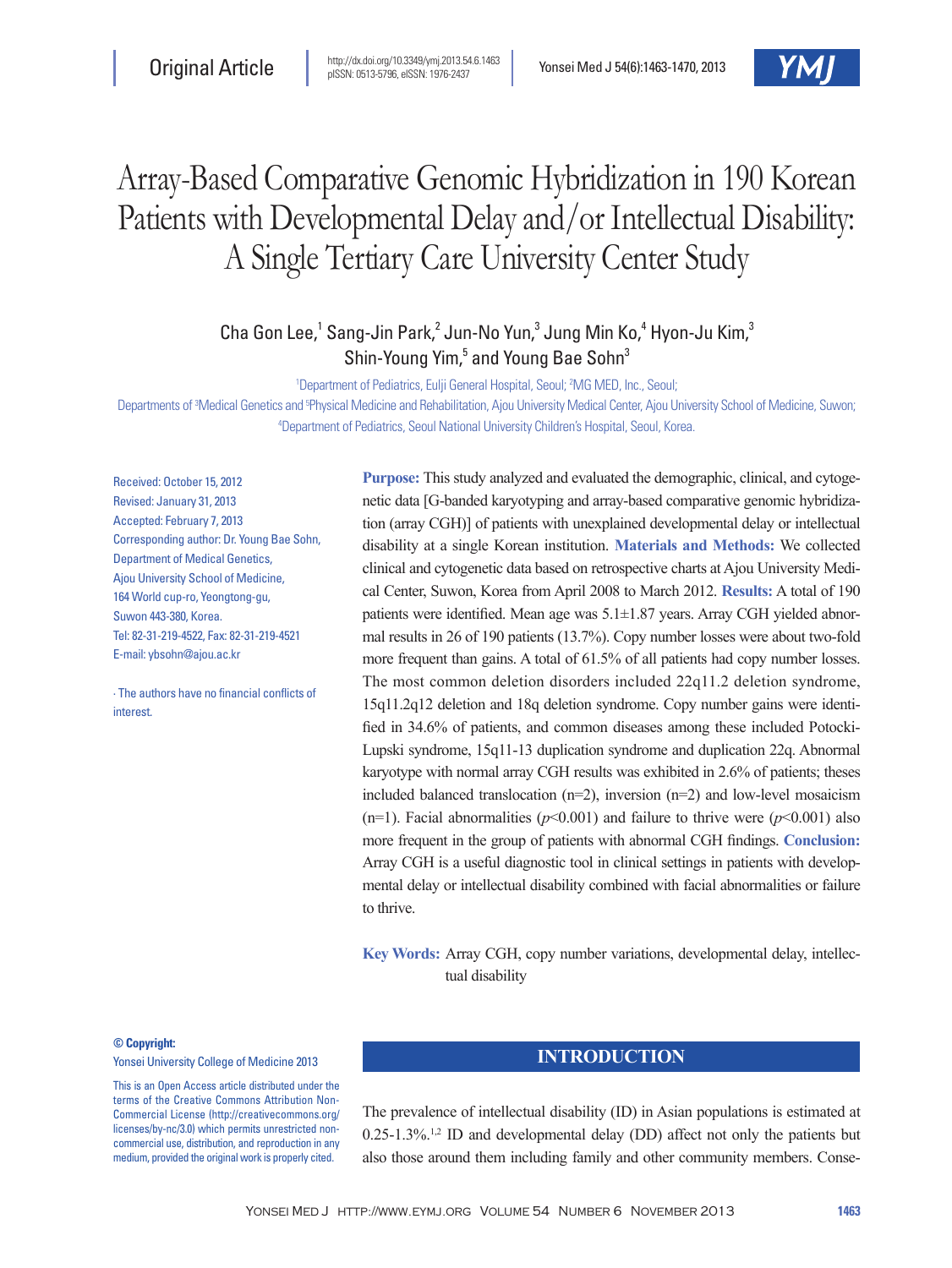quently, ID/DD is an important issue in public health care. The causes of ID/DD are diverse and include various disorders that affect brain development and function. Although patients with ID/DD receive adequate care from primary care providers, the underlying cause of ID/DD remains poorly understood. Identification of underlying pathogenicity would permit better and more extensive support services, appropriate counseling, and anticipation of possible medical or behavioral complications. However, the proportion of ID/DD cases of unknown etiology is variously reported as 30-60%.3,4

Genetic testing by array-based comparative genomic hybridization (array CGH) has been widely implemented as a promising diagnostic method for patients with unexplained, non-syndromic ID/DD. Array CGH detects genome-wide chromosomal gains or/and losses by semi-quantitative ratio analysis, comparing a patient's DNA to reference DNA simultaneously hybridized to substrate-immobilized probes.<sup>5</sup> Array CGH provides a much higher resolution than standard chromosomal karyotyping which cannot detect imbalances smaller than 5 Mb, and it enables identification of a greater number of genetic variations.<sup>6</sup> Copy number variations (CNVs) are characterized as gains or losses in a genomic sequence greater than 1 kb and as alterations in the DNA of a genome. CNVs contribute significantly to genetic variability among different individuals and are increasingly recognized as a causal factor in human genomic disorders. Recent studies suggest that genomic CNVs are important in the etiology of neurodevelopmental disorders, including ID, DD, autism, schizophrenia, and other complex traits.7 The detection rate of pathogenic CNVs by array CGH has been reported as 15 to 20% in patients with unexplained ID/DD, which is substantially higher than that obtained with chromosomal karyotyping.<sup>8-11</sup> In the present study, we analyzed demographic, clinical, and cytogenetic data (G-banded karyotyping and array CGH) from patients with unexplained DD/ID at a single institution in Korea.

## **MATERIALS AND METHODS**

We searched for all patients with unexplained DD or ID from Ajou University Medical Center, Suwon, Korea from April 2008 to March 2012. We included patients who underwent karyotyping and array CGH simultaneously. We excluded patients who exhibited abnormal results of previous metabolic, thyroid function or vision/hearing tests or

who had been diagnosed with a brain tumor, brain infection, hypoxic-ischemic encephalopathy, neurocutaneous syndrome or clinically obvious chromosomal syndromes. Clinical data (birth history, family history of neurodevelopment diseases, growth charts, behavior problems, unprovoked seizure, morphologic abnormalities and major organ anomalies) and cytogenetic data (karyotype and array CGH) were collected based on retrospective chart reviews. Chromosome analysis was conducted with at least a 550-band resolution and described according to the International System for Human Cytogenetic Nomenclature 2009. Whole genome array CGH was performed using commercially available array CGH slides (MACArray Karyo 1440 BAC-chip, Macrogen, Seoul, Korea). The slides contained 1440 human bacterial artificial chromosome (BAC) clones including specific loci for more than 40 chromosomal disorders and 356 cell growth related genes from BAC libraries. Each BAC clone was spaced approximately 2.3 Mb on average across the entire genome and the range of each BAC clone size was 2,421-3,466,361 bp (average 121,708 bp). Each BAC clone was represented on an array as triplicate spots. All arrays were scanned using a GenePix4000B scanner (Axon Instruments, Foster City, CA, USA) and analyzed with array software (MAC VIEWER, Macrogen, Seoul, Korea). The position of the array targets were based on National Center for Biotechnology Information (NCBI) human genome build 37 (GRCh37/hg19; Feb. 2009). After detection of abnormalities by array CGH, we confirmed the microdeletions/duplications by fluorescence *in situ* hybridization (FISH). Ethical approval for this retrospective study was provided by the institutional review board of Ajou University Medical Center, Suwon, Korea (AJIRB-MED-MDB-12-136). Written informed consent was exempted by the board because this was a retrospective study.

#### **Statistical analysis**

Statistical analysis was performed using chi-square test and Fisher's exact test. All *p*-values <0.05 were regarded as statistically significant.

#### **RESULTS**

A total of 190 (121 males and 69 females) patients, who fulfilled our criteria, were included in this study. The mean age was  $5.1\pm1.87$  (range, 0.34-32.0) years. Fifteen patients were small for gestational age. Postnatal failure to thrive (weight-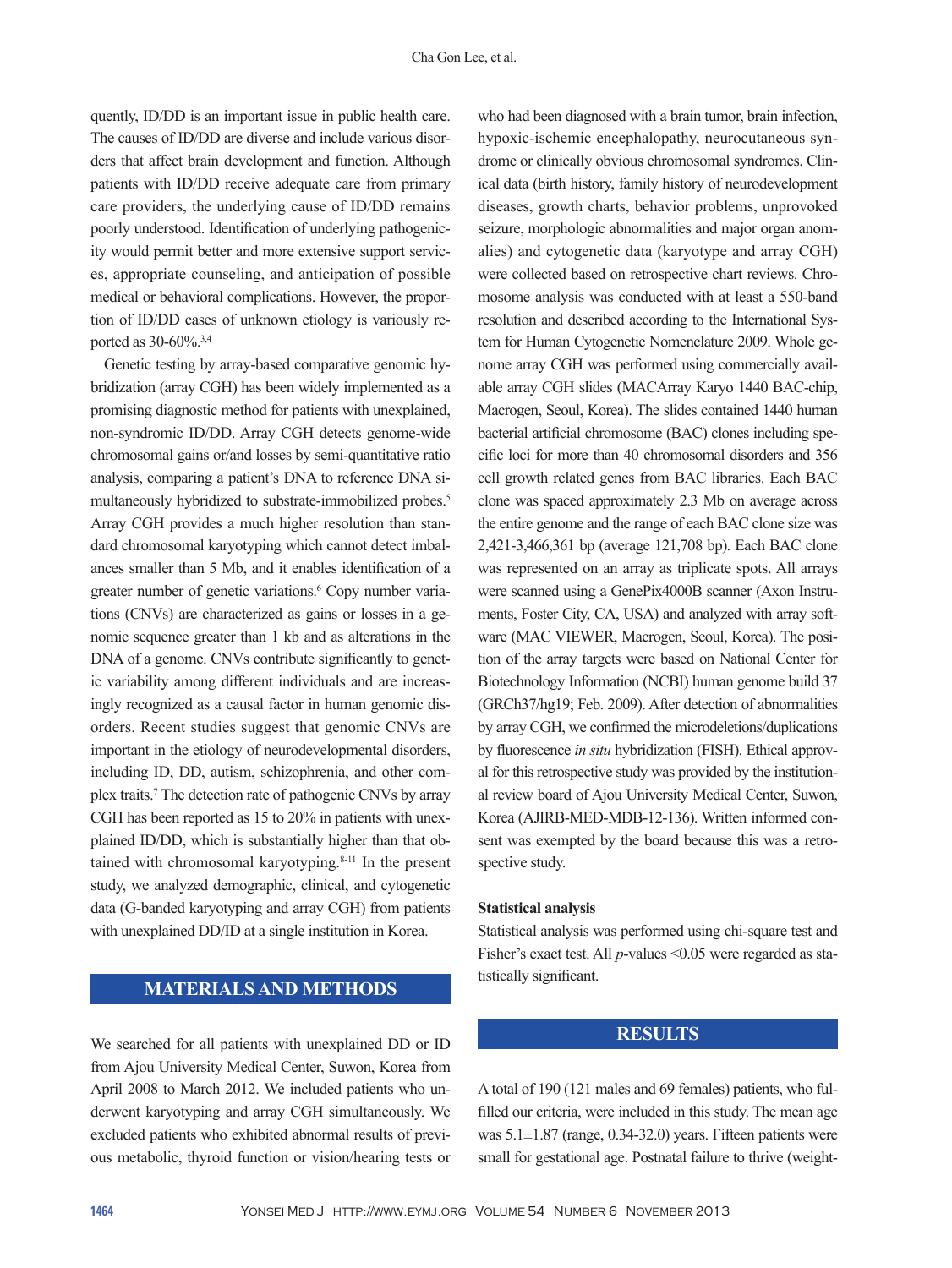for-age or height-for-age <3rd centile) was identified in 22 patients and overgrowth (weight-for-age or height-for-age >95th centile) in 6 patients. Eight patients had a family history of neurodevelopment disease. Thirty patients had a history of unprovoked seizures. Morphologic abnormalities<sup>12,13</sup> were observed in 80 patients: microcephaly (head circumference <3rd centile) in 27, macrocephaly (head circumference >95th centile) in seven, brachycephaly in eight, dolichocephaly in three, plagiocephaly in two, cleft palate in six, facial abnormalities in 55, extremity abnormalities in 16, cryptorchidism in 11 and ambiguous genitalia in one patient. Behavioral problems were combined in 27 patients and included autistic features (n=15), aggressive behaviors (n=6), and hyperactive and attention deficit behaviors (n=6). Major organ anomalies were confirmed in 20 patients: congenital heart disease (n=19) and unilateral renal agenesis (n=1). Congenital heart diseases consisted of atrial septal defect (n=7), ventricular septal defect (n=6), patent ductus arteriosus (n=4), pulmonary stenosis (n=2), tetralogy of fallot, coarctation of the aorta, aortic stenosis, bicuspid aortic valve, and idiopathic hypertrophic subaortic stenosis (n=1, respectively). Demographic and clinical characteristics are summarized Table 1.

Array CGH yielded abnormal results in 26 of 190 patients (13.7%). Of the 26 patients with abnormal CGH, 10 patients (n=10/26, 38.5%) showed normal karyotype. The

| Trait               |                                                                            | $n$ (%)                           |
|---------------------|----------------------------------------------------------------------------|-----------------------------------|
| Sex (male : female) |                                                                            | 121:69(1.75:1)                    |
| Age(yrs)            |                                                                            | $5.1 \pm 1.87$ (range, 0.34-32.0) |
| Clinical features   | All patients had unexplained intellectual disability & developmental delay |                                   |
|                     | Small for gestational age                                                  | $15(7.9\%)$                       |
|                     | Family history of neurodevelopment disease                                 | $8(4.2\%)$                        |
|                     | Postnatal failure to thrive                                                | 22 (11.6%)                        |
|                     | Overgrowth                                                                 | $6(3.2\%)$                        |
|                     | Behavior problems                                                          | 27 (14.2%)                        |
|                     | Unprovoked seizure                                                         | $30(15.8\%)$                      |
|                     | Morphologic abnormalities <sup>12,13</sup>                                 | $80(42.1\%)$                      |
|                     | Microcephaly/Macrocephaly                                                  | 34 (17.9%; 27/7)                  |
|                     | Brachycephaly/Dolichocephaly/Plagiocephaly                                 | 13 (6.82%; 8/3/2)                 |
|                     | Cleft palate                                                               | $6(3.2\%)$                        |
|                     | Facial abnormalities                                                       | 55 $(29.0\%)$                     |
|                     | Asymmetric/Coarse/Elongated/Triangular-shaped face                         | 6(1/2/2/1)                        |
|                     | Metopic ridge/Frontal bossing                                              | 2(1/1)                            |
|                     | Ptosis                                                                     | 6                                 |
|                     | Epicanthi/Blepharophimosis                                                 | 4(3/1)                            |
|                     | Antimongoloid slant palpebral fissures                                     | 3                                 |
|                     | Hypertelorism                                                              | 5                                 |
|                     | Micrognathia                                                               | $\overline{2}$                    |
|                     | Macrostomia/Pouting mouth                                                  | 5(3/2)                            |
|                     | Microtia/Large ears/Dysplastic ears/Low-set ears                           | 8(1/2/1/4)                        |
|                     | Others                                                                     | 32                                |
|                     | Extremities abnormalities                                                  | $16(8.4\%)$                       |
|                     | Talipes equinovarus                                                        | 3                                 |
|                     | Pes planus                                                                 | $\overline{4}$                    |
|                     | Syndactyly/Polydactyly                                                     | 3                                 |
|                     | Joint contracture/Hip joint dislocation/Joint hypermobility                | 4(2/1/1)                          |
|                     | Clinodactyly                                                               | $\overline{3}$                    |
|                     | Cryptorchidism                                                             | 11 (5.8%)                         |
|                     | Ambiguous genitalia                                                        | $\mathbf{1}$                      |
|                     | Major organ anomaly                                                        | $20(10.5\%)$                      |
|                     | Congenital heart disease                                                   | $19(10\%)$                        |
|                     | Renal agenesis                                                             | $\mathbf{1}$                      |

| <b>Table 1. Clinical Characteristics of 190 Patients</b> |  |  |  |
|----------------------------------------------------------|--|--|--|
|----------------------------------------------------------|--|--|--|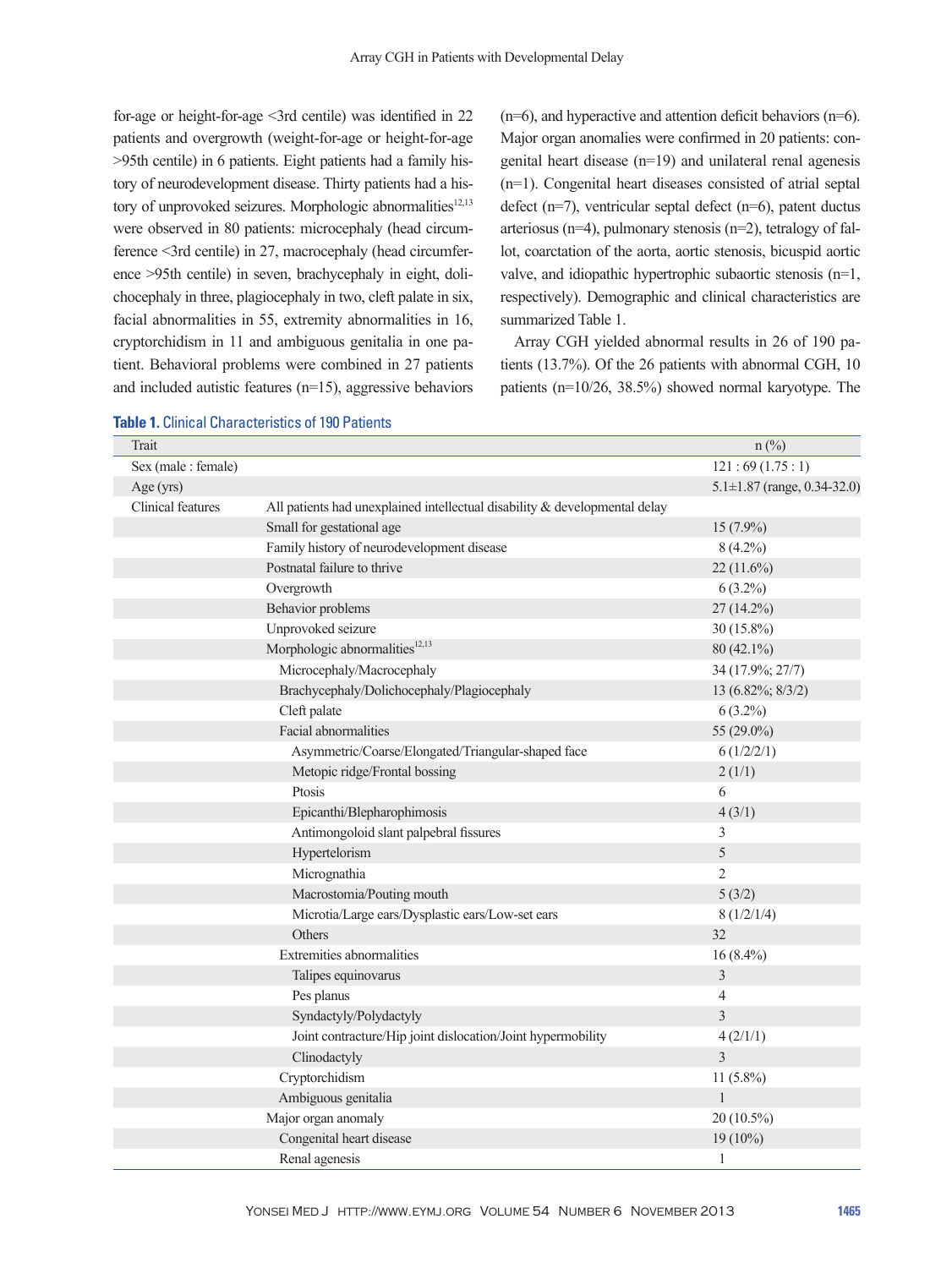other 16 patients presented with array CGH results consistent with conventional karyotype analysis.

Sixteen patients (n=16/26, 61.5%) exhibited a heterozygous loss (deletion): 22q11.2 deletion syndrome (n=4), Angelman syndrome (n=3), 18q deletion syndrome (n=2), Williams-Beuren syndrome, Smith-Magenis syndrome, Wolf-Hirschhorn syndrome, 18p deletion syndrome, 3p deletion syndrome, 2q deletion and 13q deletion (n=1, respectively). Patients 5, 6, and 7 were diagnosed with Angelman syndrome, with a 2.06-Mb deletion of 15q1.2-q12. Heterozygous gains were identified in 8 patients (34.6%): Potocki-Lupski syndrome (n=2), 15q11-13 duplication syndrome (n=2), duplication 22q (n=2), Cat Eye syndrome, duplication 13q and Klinefelter syndrome (n=1, respectively). Patient 17 showed simultaneous deletion of Xp22.31 and duplication of Yq11.2. These abnormal karyotype findings are summarized in Table 2.

Abnormal karyotype with normal array CGH was exhibited in 5 patients: balanced translocation (n=2), inversion (n=2) and low-level mosaicism (n=1). These abnormalities are summarized in Table 3.

Morphologic abnormalities were significantly more frequent  $(p<0.001)$  in patients with abnormal array CGH than in patients with normal array CGH results. Facial abnormalities  $(p<0.001)$  were also more frequent in the group with abnormal CGH. The other morphologic abnormalities, including microcephaly ( $p=0.430$ ), cleft palate ( $p=0.155$ ), and extremity abnormalities (*p*=0.622), showed no significant difference between the two groups. Failure to thrive  $(p=0.005)$  was more frequent in patients with abnormal CGH. No statistically significant differences were found for being small for gestational age (*p*=0.458), family history of neurodevelopment disease (*p*=0.649), overgrowth (*p*=0.180), behavioral problems (*p*=0.854), unprovoked seizure (*p*=0.570) and congenital heart disease (*p*=0.091).

All parents of the patients who had abnormal array CGH results had normal phenotype. Cytogenetic analysis of the parents was not performed, except for the parents of patient 18 (*de novo*), because most of the parental samples were not available.

#### **DISCUSSION**

Genetic tests are recommended for unexplained ID/DD as they can provide diagnostic and prognostic information and allow precise genetic counseling for families with an affect-

ed child. For decades, G-banded karyotyping has been the standard first-tier test for detection of genetic imbalance. In recent years, clinical evidence supporting the use of array CGH for unexplained ID/DD has increased and array CGH is now commercially available in the clinical setting.<sup>8</sup> Array CGH provides a remarkably higher resolution compared to conventional karyotyping, revealing submicroscopic deletions and duplications.14-16 Several studies anticipate that array CGH will become a routine method in patients with ID/ DD, replacing routine karyotyping.<sup>8,11,17</sup> The present study, for first time at a single institute in Korea, evaluated the diagnostic yield of array CGH in patients with unexplained ID/DD.

A meta-analysis of 33 studies on patients with ID, autism spectrum disorders, or multiple congenital anomalies indicated an average diagnostic yield for array CGH of 12%.18 In our study, the rate of abnormal findings was 13.7% and this appeared to be consistent with previous studies. $4,8,19,20$ Morphologic abnormalities, especially facial abnormalities, and failure to thrive were significantly more frequent in patients with abnormal array CGH than in patients with normal array CGH. Therefore, we discerned that patients with ID/DD accompanied by facial abnormalities or failure to thrive would generate a higher diagnostic value for array CGH.

In this study, we also perceived that copy number losses were about twice as frequent as gains; losses were identified in 61.5% and gains in 34.6% of patients. Because most copy number changes arise by non-allelic homologous recombination (NAHR), both loss and gain events arising from NAHR should occur at similar rates theoretically. However, microdeletion syndromes have been reported more often than microduplication syndromes in patient groups with ID/DD clinically. Several possibilities might explain why copy number losses are detected more often than gains in patients with ID/DD. Horev, et al.<sup>21</sup> advocated that deletions exerted a more severe effect than duplications on phenotype, including viability, brain structure, and behavior, in mice. Moreover, Shchelochkov, et al.<sup>22</sup> reported that microduplications show milder phenotypes such as subtle dysmorphic facial features, internal organ anomalies, and neuropsychological abnormalities than microdeletions in humans. In this context, we also identified more copy number losses than gains. We agree with previous reports that gains are clinically under-diagnosed due to relatively milder or absent ID/ DD. Although ID/DD patients with mild phenotypes may be under-diagnosed, array CGH can help doctors to identify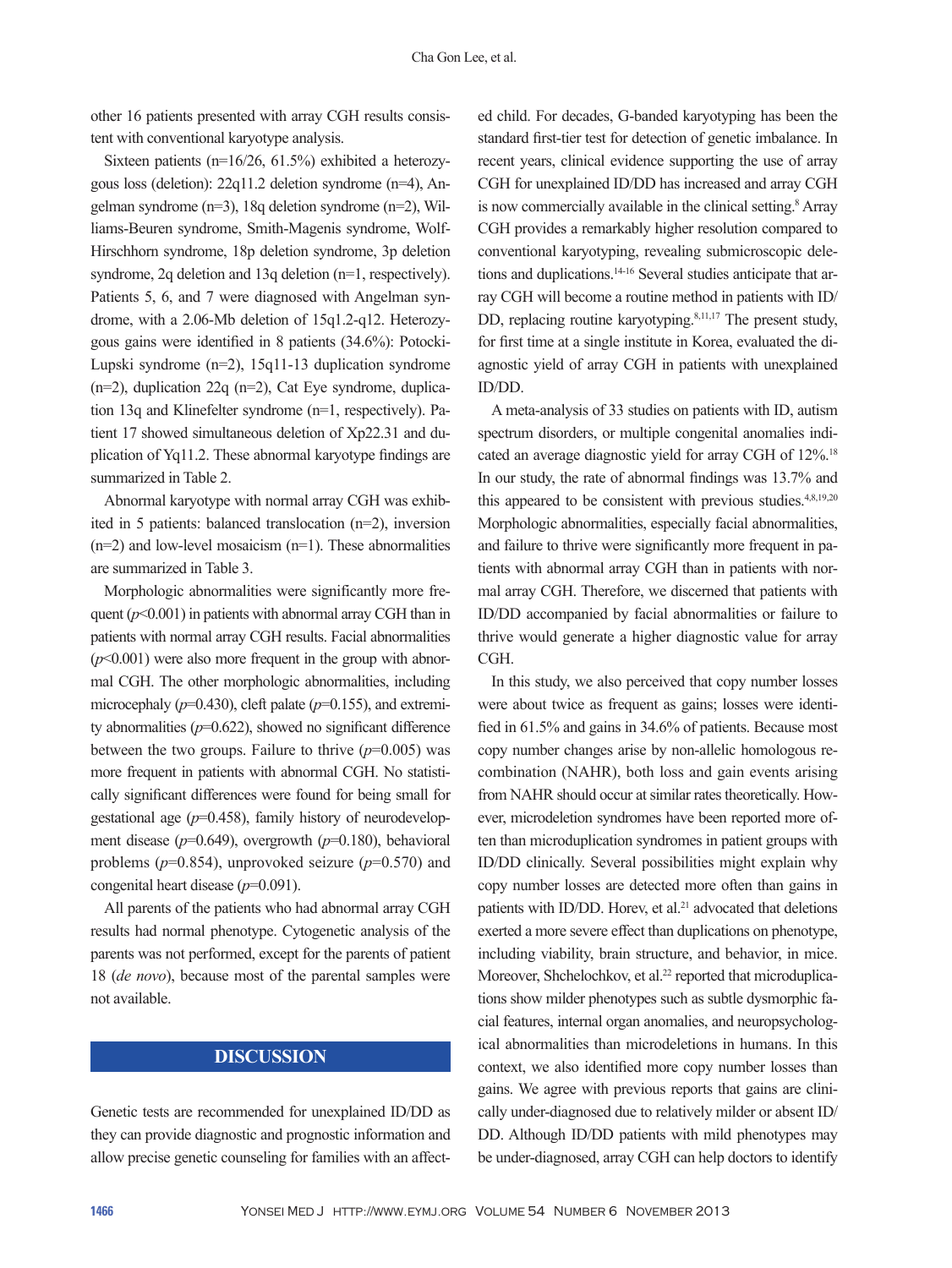|                      |        | Table 2. Results of Abnormal Array CGH                                                            |                        |                                              |                                                       |              |                 |                                         |                          |
|----------------------|--------|---------------------------------------------------------------------------------------------------|------------------------|----------------------------------------------|-------------------------------------------------------|--------------|-----------------|-----------------------------------------|--------------------------|
| $\frac{1}{2}$<br>Pt. | Age    | Clinical feature (in addition to DD $\&$ ID)                                                      | aberration<br>Type of  | Karyotype                                    | NCBI build 37.1                                       | (Mb)<br>Size | Genes<br>(No.)  | Syndrome                                | Previous case<br>reports |
|                      | 3.6    | Morphologic abnormalities, congenital<br>heart disease (TOF)                                      | Del                    | 46, XY                                       | Arr 22q11.21 (19,030,620-<br>$19,861,970\times1$      | 0.83         | $\mathcal{Z}$   | 22q11.2 deletion syndrome<br>#1884001   |                          |
| $\mathcal{L}$        | 24.1   | Morphologic abnormalities, articulation<br>disorder                                               | Del                    | 46, XX                                       | Arr 22q11.21 (19,030,620-<br>19,861,970)×1            | 0.83         | 22              | 22q11.2 deletion syndrome<br>#188400]   |                          |
| 3                    | 5.5    | SGA, torticollis                                                                                  | Del                    | 46, XX                                       | Arr 22q11.21 (19,030,620-<br>19,861,970)×1            | 0.83         | $\mathfrak{L}$  | 22q11.2 deletion syndrome<br>#188400]   |                          |
| 4                    | 3.7    | Hypocalcemia                                                                                      | Del                    | 46, XY                                       | Arr 22q11.21 (19,030,620-<br>$19,861,970\times1$      | 0.83         | 22              | 22q11.2 deletion syndrome<br>#1884001   |                          |
| 5                    | 1.9    | Unprovoked seizure, morphologic<br>abnormalities, ataxic gait                                     | Del                    | 46,XY, inv(9)(p11q13), del<br>(15)(q11.2q12) | Arr 15q11.2q12 (24,970,734-<br>27,026,553)×1          | 2.06         | 45              | Angelman syndrome<br>#105830]           |                          |
| $\circ$              | 2.9    | Unprovoked seizure, microcephaly                                                                  | Del                    | 46, XY                                       | Апт 15q11.2q12 (24,970,734-<br>27,026,553)×1          | 2.06         | 45              | Angelman syndrome<br>#105830]           |                          |
| $\overline{ }$       | 1.3    | Happy mood, morphologic abnormalities,<br>febrile status epilepticus                              | Del                    | $46, \! \mathrm{XX}$                         | Arr 15q11.2q12 (24,970,734-<br>27,026,553)×1          | 2.06         | 45              | Angelman syndrome<br>#105830]           |                          |
| $\infty$             | 0.4    | Morphologic abnormalities, FTT, congenital<br>heart disease (PS), sleep problem                   | Del                    | 46XY, inv(9)(p11q13)                         | Arr 7q11.23 (73,577,309-<br>73,789,051)×1             | 0.21         | $\overline{ }$  | Williams-Beuren syn-<br>drome [#194050] |                          |
| $\circ$              | 2.9    | Aggressive behavior problem, morphologic<br>abnormalities                                         | $\overline{\Phi}$<br>≏ | 46, XY, del(7)(p11.2p11.2)                   | Arr 17p11.2 (17,083,225-<br>$19,654,341\times1$       | 2.57         | $\overline{15}$ | Smith-Magenis syndrome<br>#182290]      |                          |
| $\Box$               | 6.2    | Microcephaly, SGA, FTT, repetitive hand<br>movements                                              | Del                    | 46, XY                                       | Arr 4p16.3 (1,814,926-<br>$2,050,532\times1$          | 0.24         | $\overline{ }$  | Wolf-Hirschhorn syn-<br>drome [#194190] |                          |
| $\equiv$             | 1.3    | Morphologic abnormalities, FTT,<br>corpus callous dysgenesis                                      | Del                    | 46, XX, del (3) (p25)                        | Arr 3p25.3 (8,938,984-<br>9,719,604)×1                | 0.78         | 5               | 3p deletion syndrome<br>#613792]        |                          |
| $\overline{2}$       | 1.3    | Morphologic abnormalities                                                                         | Del                    | 46, XX, del(18)(q21.3)                       | Arr 18q21.32qter (56,585,988-<br>74,727,265)×1        | 18.14        | $\overline{21}$ | 18q deletion syndrome<br>[#601808]      |                          |
| $\overline{13}$      | 1.8    | Morphologic abnormalities, hypotonia,<br>umbilical hemia                                          | Del                    | 46, XY, del(18)(q22)                         | Arr 18q22.1qter (66,226,796-<br>74,727,265)×1         | 8.50         | $\overline{ }$  | 18q deletion syndrome<br>[#601808]      |                          |
| $\overline{4}$       | $\Box$ | SGA, FTT, hyperopia, nystagmus<br>Unprovoked seizure, morphologic<br>abnormalities, microcephaly, | Del                    | 46, XX, del(18)(p11.2)                       | Arr 18p11.31p11.22 (4,335,713-<br>$10,810,013\times1$ | 6.47         | 4               | Del(18)(p11.2p11.3)<br> #146390         |                          |

### Array CGH in Patients with Developmental Delay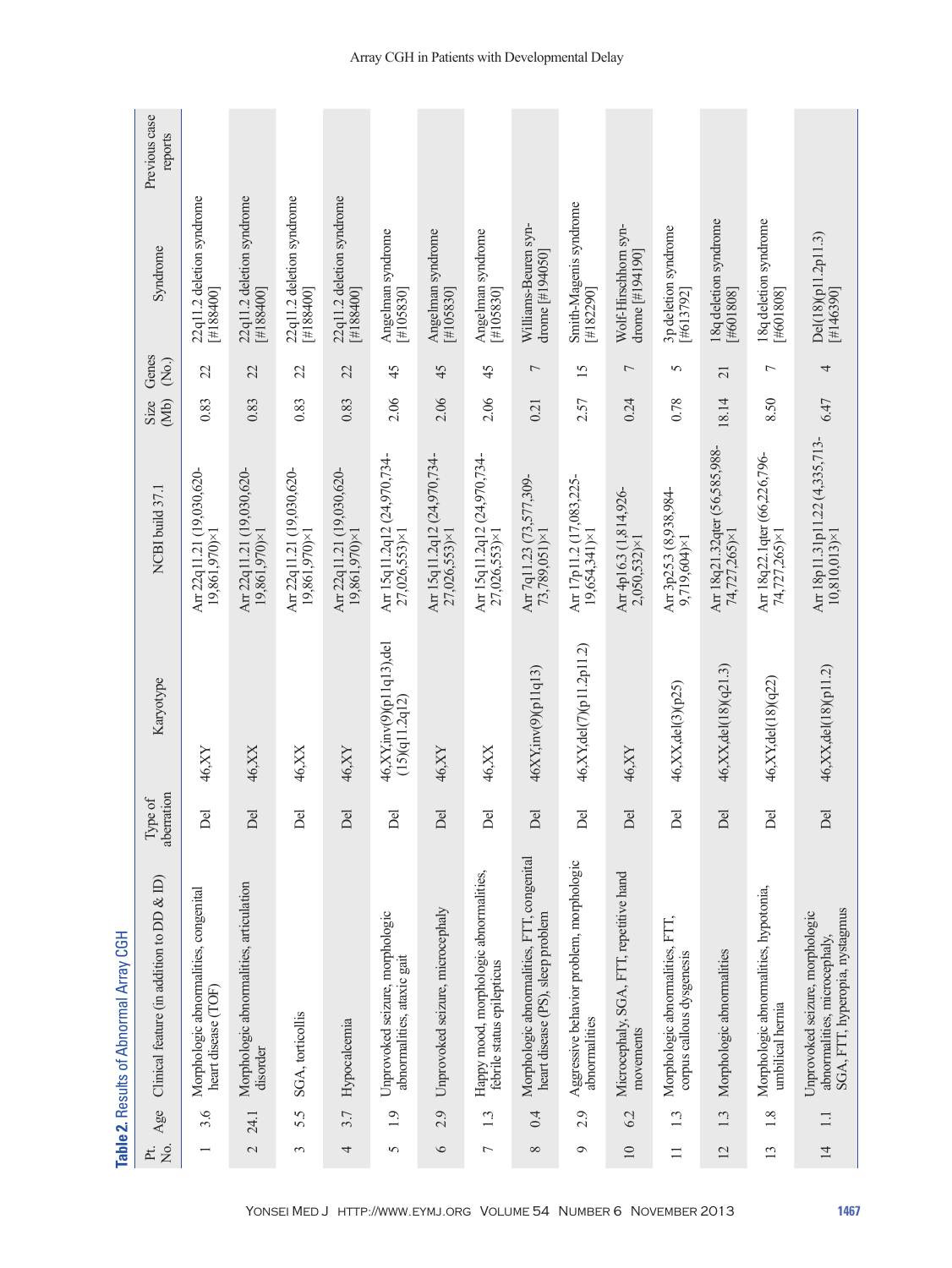|    | 14        | Morphologic abnormalities, congenital heart<br>disease (PDA), microcephaly                                              | Del                         | r(13;13)(p13q34;p13q34)[1]<br>46, XY, r(13) (p13q34)<br>$[19]$ /46, $XY$ , dic                     | Arr 13q34 (110,442,026-<br>$114,266,156\times$                                                   | 3.82                     | $\infty$              | Del(13)(q34)                                 | Huang, et al. $^{24}$                               |
|----|-----------|-------------------------------------------------------------------------------------------------------------------------|-----------------------------|----------------------------------------------------------------------------------------------------|--------------------------------------------------------------------------------------------------|--------------------------|-----------------------|----------------------------------------------|-----------------------------------------------------|
|    | 3.3       | Morphologic abnormalities, FTT,<br>cryptorchidism                                                                       | Del                         | $(q35:q23.3)$ , der $(6)$ t $(2:6)$<br>(q14, 1q22.1)t(2.6)<br>46, XY, der(2) del(2)<br>(q35:q23.3) | Arr 2q14.1q22.1 (116,143,366-<br>138,356,329)×1                                                  | 22.21                    | $\overline{2}$        | Del(2)(q14.1q22.1)                           | None                                                |
|    | 12.6      | ADHD, FTT                                                                                                               | Del+dup                     | 46, Y, der (X)t(X: Y)<br>(p22.3:q11.2)                                                             | Arr Xp22.31p22.33 (2,772,135-<br>7,177,016)×1, Yq11.22q11.23<br>$(17,028,334-26,291,320)\times3$ | 9.26 (dup)<br>4.50 (del) | 29 (dup)<br>$4$ (del) | Xp22 deletion syndrome<br>[#300830]          |                                                     |
|    | 3.2       | Morphologic abnormalities                                                                                               | Dup                         | 46,XY                                                                                              | Arr 17p11.2 (17,575,978-<br>$17,824,623\times3$                                                  | 0.25                     | 4                     | Potocki-Lupski syndrome<br>[#610883]         |                                                     |
|    | 17.1      | None                                                                                                                    | Dup                         | 46,XY                                                                                              | Arr 17p11.2 (17,575,978-<br>$19,654,341\times3$                                                  | 2.08                     | $\Box$                | Potocki-Lupski syndrome<br>[#610883]         |                                                     |
|    | $20*13.2$ | Unprovoked seizure, family history of<br>neurodevelopment                                                               | Dup                         | 47,XY,+mar                                                                                         | Arr 22q13.31qter (44,443,600-<br>51,036,432)×3                                                   | 6.59                     | $\overline{20}$       | Dup(22)(q13.31 pter)                         | Peeters, et al. <sup>26</sup><br>$\mbox{Frye}^{25}$ |
|    | $21*14.4$ | Morphologic abnormalities, family history<br>of neurodevelopment                                                        | Dup                         | 46,XY,add(9)(q34)                                                                                  | Arr 22q13.31qter (44,443,600-<br>51,036,432)×3                                                   | 6.59                     | $\overline{c}$        | Dup(22)(q13.31 pter)                         | Peeters, et al. $^{26}$<br>$Frye^{25}$              |
|    | 9.8       | Autistic spectrum disorder, morphologic<br>abnormalities, pigmentation of skin,<br>scoliosis                            | Dup                         | Mos47, XX, +mar[38]/<br>46, XX[2]                                                                  | Arr 15q11.2q12 (24,970,734-<br>27,026,553)×3                                                     | 2.06                     | 45                    | 15q11-13 duplication<br>#608636]<br>syndrome |                                                     |
|    | 15.0      | Family history of neurodevelopment                                                                                      | Dup                         | 46,XY                                                                                              | Arr 15q11.2q12 (24,970,734-<br>27,026,553)×3                                                     | 2.06                     | 45                    | 15q11-13 duplication<br>#608636]<br>syndrome |                                                     |
|    | 0.5       | Morphologic abnormalities, congenital heart<br>disease (ASD), unilateral kidney agenesis,<br>micropenis, hydronephrosis | Dup                         | $47,$ X $Y,$ +mar                                                                                  | Arr 22q11.1q11.2 (17,473,112-<br>18,519,155)×3                                                   | 1.05                     | 29                    | Cat Eye syndrome<br>[#115470]                |                                                     |
| 25 | 14        | FTT, congenital heart disease (PDA, BAV)<br>Morphologic abnormalities, microcephaly,                                    | $\mathop{\rm Dup}\nolimits$ | 46, XX, der(5)t(5;13)<br>(p15.3; q14.2)                                                            | Arr 13q14.2q34 (47,283,313-<br>114,266,156)×3                                                    | 66.98                    | $\Theta$              | Dup(13)(q14.2q34)                            | Machado,<br>$\mathfrak{e}\mathfrak{t}$ al. $^{27}$  |
|    | 2.1       | Unprovoked seizure                                                                                                      |                             | 47, XXY                                                                                            | Arr Xpterqter (2,772,135-<br>154,109,712)×2                                                      |                          |                       | Klinefelter syndrome                         |                                                     |

Cha Gon Lee, et al.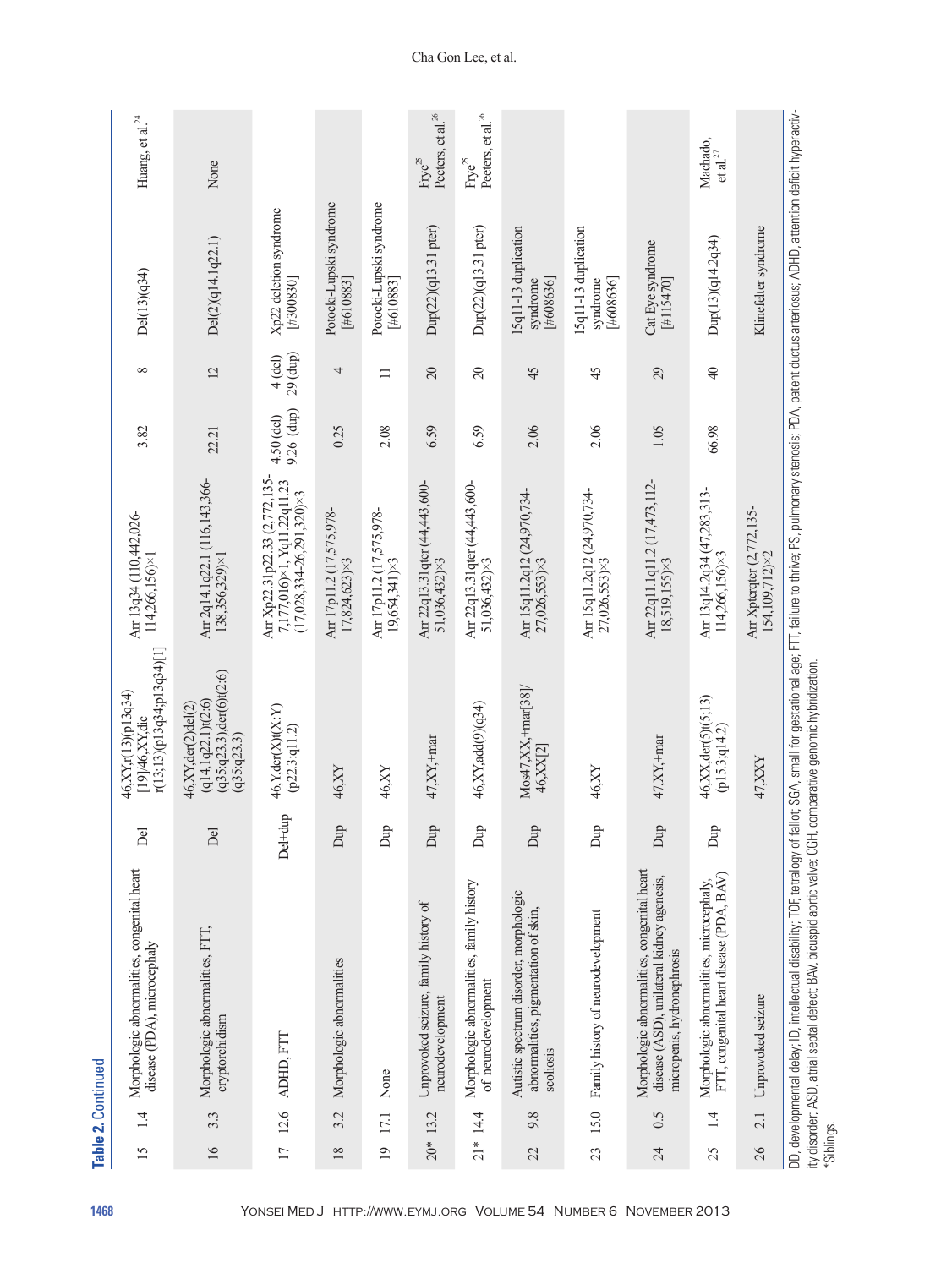| Pt.<br>No. | Age  | Clinical feature<br>(in addition to DD $\&$ ID)                                 | Type of<br>aberrations | Karyotype                      | Array                   | Previous case<br>reports                                                     |
|------------|------|---------------------------------------------------------------------------------|------------------------|--------------------------------|-------------------------|------------------------------------------------------------------------------|
| 27         | 6.4  | Morphologic abnormalities, failure to<br>thrive, congenital heart disease (PDA) | Mos                    | 47, XX, +14[7] / 46, XX[23]    | $Arr(1-22,X)\times2$    | Shinawi, et al., <sup>28</sup><br>von Sneidern and<br>Lacassie <sup>29</sup> |
| 28         | 0.5  | Unprovoked seizure, microcephaly,<br>failure to thrive                          |                        | 46, XX, t(5; 21)(q26.1; q22.3) | Arr $(1-22,X) \times 2$ |                                                                              |
| 29         | 6.6  | Autistic spectrum disorder, unprovoked<br>seizure, failure to thrive            | <b>lny</b>             | 46, XY, inv(9)(p11q13)         | $Arr(1-22,X)\times2$    |                                                                              |
| 30         | 25.8 | Schizophrenia, torticollis                                                      | t                      | 46, XX, t(9,11)(p22;p15.3)     | Arr $(1-22,X)\times 2$  |                                                                              |
| 31         | 4.2  | Morphologic abnormalities, congenital<br>choanal atresia                        | Inv                    | 46, XX, inv(2)(p23q21)         | $Arr(1-22,X)\times2$    |                                                                              |

#### **Table 3.** Result of Abnormal Karyotype with Normal Array CGH

DD, developmental delay; ID, intellectual disability; PDA, patent ductus arteriosus; CGH, comparative genomic hybridization.

and elucidate cytogenetic abnormalities, increasing the diagnostic yield thereof.

In our study, patients 5, 6 and 7 had gene dosage changes of 2.06 Mb size on chromosome 15. Only one patient, patient 5, showed abnormal results in karyotyping, even at the same resolution. Standard karyotyping can only detect large chromosomal aberrations over 5-10 Mb in size, and fails to detect small regions of amplification or deletion. In addition, interpretation of a karyotype is labor intensive and highly dependent upon the experience and skill of the cytogeneticist. Array CGH provides a relatively high throughput and highly automated data interpretation, and requires no hands-on work per sample after initiation of the assay run. Therefore, we consider that chromosomal genetic testing with array CGH has additional merits as a diagnostic method, when compared with G-banded karyotyping, only in patients with unexplained ID.

On the other hand, an abnormal karyotype with normal array CGH was found in 2.6% (n=5/190) of patients in this study: balanced translocation (n=2), inversion (n=2) and low-level mosaicism of trisomy 14 (n=1). The inability of array CGH to detect balanced structural abnormalities is well known. One patient (patient 27) showed low-level mosaicism (estimated percentage of mosaicism was 23.3%) of trisomy 14 confirmed by karyotyping, but this was not detected by array CGH alone. The ability of array CGH to detect low-level mosaicism is not completely known. Based on a literature review, array CGH is unable to detect abnormal cell mosaicism at a frequency below 20-30%.23 Although the association of these chromosome structural changes and low-level gene dosage changes with abnormal phenotypes is controversial, this is important information for genetic counseling. Karyotyping is still a useful tool for supplementing the limitations of array CGH technology.

As we mentioned previously, CNVs have been shown to be associated with a wide variety of developmental and neurocognitive syndromes. Although array CGH has several limitations, it is sufficiently precise that clinical implementation of array CGH provides additional information on causative genetic diseases in patients with unexplained DD or ID. We also expect that array CGH, complemented by karyotype analysis, would be a useful diagnostic tool in selected patient groups, especially those with ID/DD combined with craniofacial anomaly or failure to thrive.

#### **REFERENCES**

- 1. Jeevanandam L. Perspectives of intellectual disability in Asia: epidemiology, policy, and services for children and adults. Curr Opin Psychiatry 2009;22:462-8.
- 2. Kwok HW, Chui EM. A survey on mental health care for adults with intellectual disabilities in Asia. J Intellect Disabil Res 2008; 52:996-1002.
- 3. Croen LA, Grether JK, Selvin S. The epidemiology of mental retardation of unknown cause. Pediatrics 2001;107:E86.
- 4. Rauch A, Hoyer J, Guth S, Zweier C, Kraus C, Becker C, et al. Diagnostic yield of various genetic approaches in patients with unexplained developmental delay or mental retardation. Am J Med Genet A 2006;140:2063-74.
- 5. Shaffer LG, Bejjani BA. Medical applications of array CGH and the transformation of clinical cytogenetics. Cytogenet Genome Res 2006;115:303-9.
- 6. Oostlander AE, Meijer GA, Ylstra B. Microarray-based comparative genomic hybridization and its applications in human genetics. Clin Genet 2004;66:488-95.
- 7. Lee C, Iafrate AJ, Brothman AR. Copy number variations and clinical cytogenetic diagnosis of constitutional disorders. Nat Genet 2007;39(7 Suppl):S48-54.
- 8. Miller DT, Adam MP, Aradhya S, Biesecker LG, Brothman AR, Carter NP, et al. Consensus statement: chromosomal microarray is a first-tier clinical diagnostic test for individuals with developmental disabilities or congenital anomalies. Am J Hum Genet 2010;86: 749-64.